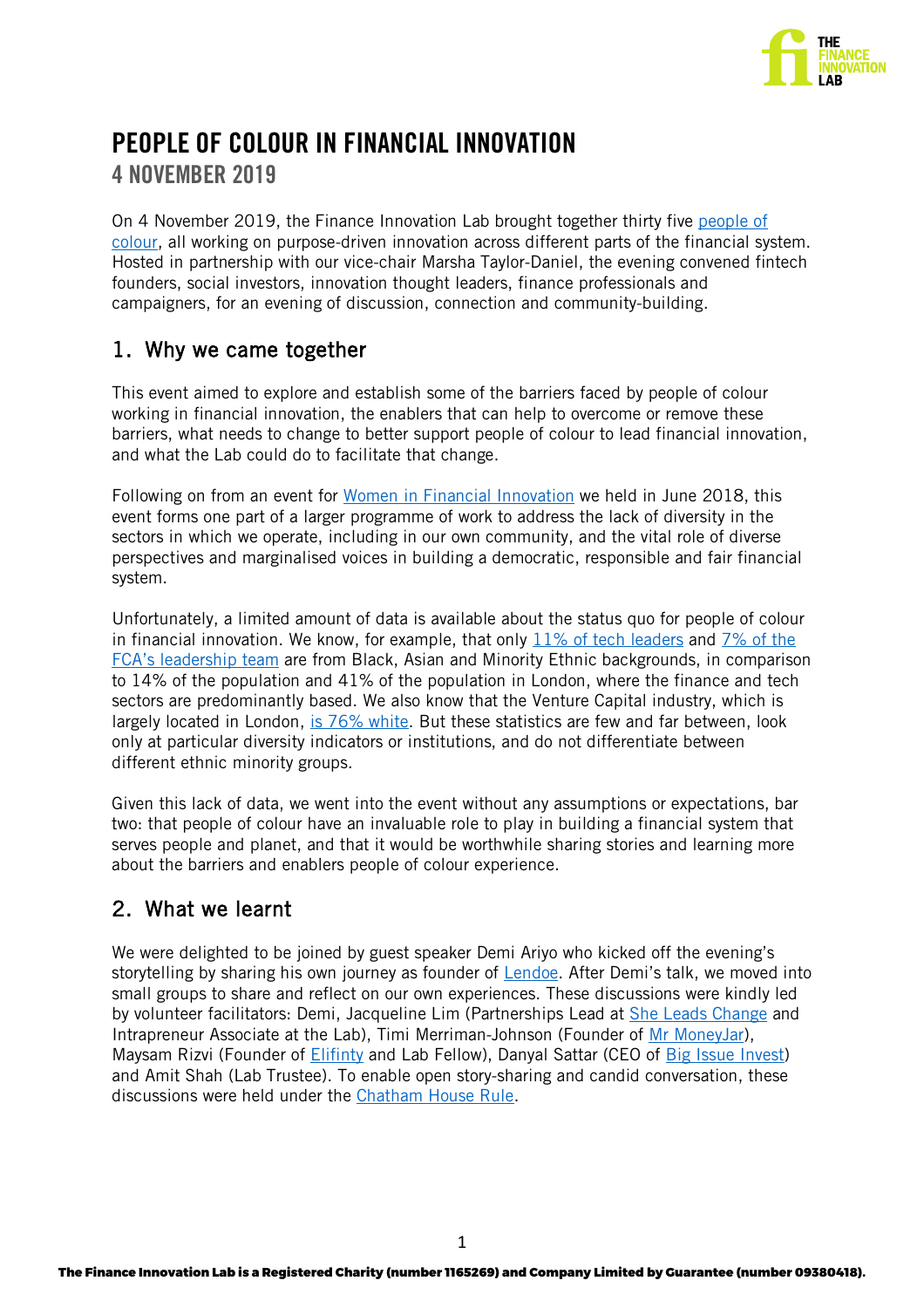

### **Barriers**

Through the personal stories and experiences shared during the discussion, a number of key observations about the barriers people of colour face were made:

- The stories and experiences shared by participants were very different, dependent on the organisations and sectors in which they have worked, as well as their personal life experiences
- Barriers experienced often related to the way race intersects with gender, socioeconomic background, class, age and other aspects of identity
- For people of colour from outside the UK, differences in culture and language often present additional barriers
- Those with experience working outside of London noted the additional barriers there due to less diverse demographics
- While people's stories uncovered the barriers they face every day, there was an acknowledgement that these daily challenges are underpinned by structural inequalities and power structures in the financial system and broader society.

Despite everyone's unique experiences, we identified common barriers that included:

- Being the only person of colour in the room and how this can contribute to a loss of confidence and feeling that you have to change yourself to be accepted
- The myth of meritocracy in finance, and how this is used by industry to push back against change
- Experiencing microaggressions (small, often unconscious acts of racism) in the workplace
- The glass ceiling preventing people of colour from progressing to senior levels
- The framing of diversity policies or quotas leaning towards tokenism, rather than embracing the value of diversity
- Low understanding or willingness to listen from colleagues and management when issues related to racism are raised
- The lack of people of colour among investors and grant-makers, leading to severe challenges in accessing capital and funding.

#### Enablers

The stories shared also uncovered several enablers that have helped people to remove or overcome barriers they have faced. Common enablers highlighted included:

- Education and research to better understand the problem
- Supportive people: sponsors, mentors and allies
- Communities and networks for people of colour
- Safe spaces to share and discuss shared challenges
- Workplaces that embrace diversity in all its forms
- Personal drive and work ethic
- Self-awareness, self-belief and self-confidence
- Lived experience of socio-economic hardship as a tool for financial innovation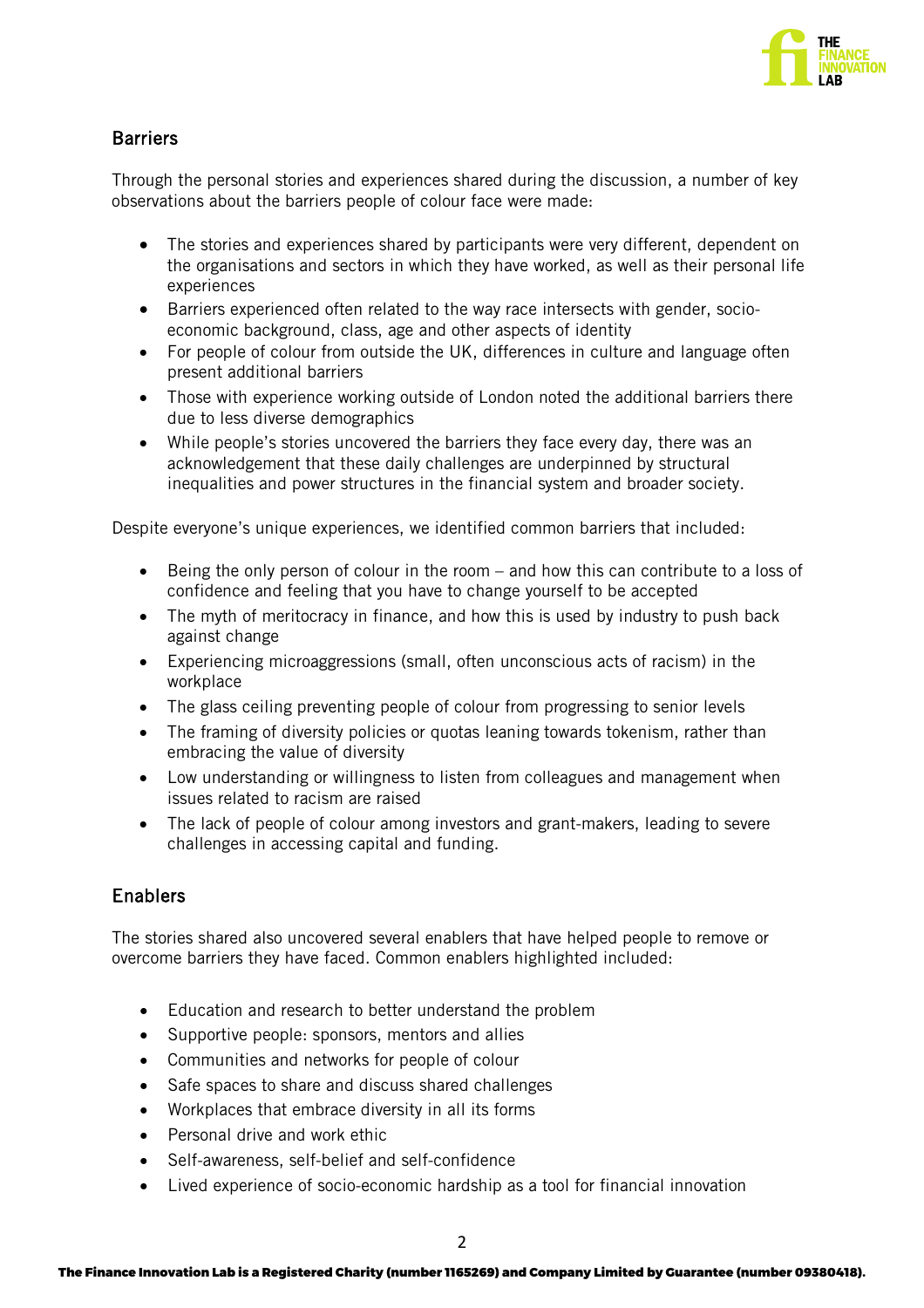

• Lived experience of exclusion and difference enabling greater empathy and authenticity.

However, there was also an acknowledgement that many of these enablers require substantial work and energy from people of colour and often do not address the underlying issues of structural inequality within the sector.

#### What needs to change?

Acknowledging that structural barriers must be addressed to enable real progress, at the end of the evening we asked each participant to suggest one thing the world could do to support people of colour in financial innovation. To help us think about what the Lab should prioritise as we progress with this work, we also asked what the Lab should do next. We share a selection of these suggestions below.

What the world could do to support people of colour in financial innovation:

- Recognise intersectionality (the way different forms of discrimination overlap, intersect and combine) between race and other characteristics
- Start focusing on what people of colour can contribute, including unique strengths developed through adversity
- Close down or re-establish exclusionary institutions so they are open for all
- Provide platforms, spaces and other opportunities at affordable rates that support people of colour to learn about careers in finance, personal finance and tax
- Use inclusive recruitment processes, including undertaking outreach to underrepresented communities
- Promote people of colour to senior positions and increase representation of people of colour on boards
- Share case studies of inspirational, successful people of colour at both community and corporate level
- Greater coverage of people of colour making change in mainstream and social media
- Move from obsession with ['unicorns' to 'zebras'](https://drive.google.com/file/d/0Byz2RjA4k1QpazQtQzl1bWpMdGM/view) that champion alternative funding models and different forms of leadership
- Do more to level the playing field for people of colour.

What the Lab could do to support people of colour in financial innovation:

- Run mentoring and matchmaking initiatives exclusively for people of colour
- Upskill people of colour in the language of finance
- Share stories about the great work people of colour are doing in financial innovation, particularly amplifying people of colour-led financial SMEs and start-ups
- Launch a people of colour Fellowship for people and planet
- Work on scaling alternative finance models which will support more diverse entrepreneurs
- Share these insights with diversity and inclusion teams within the finance sector
- Examine the role of data and evidence in highlighting the problem and the need for change